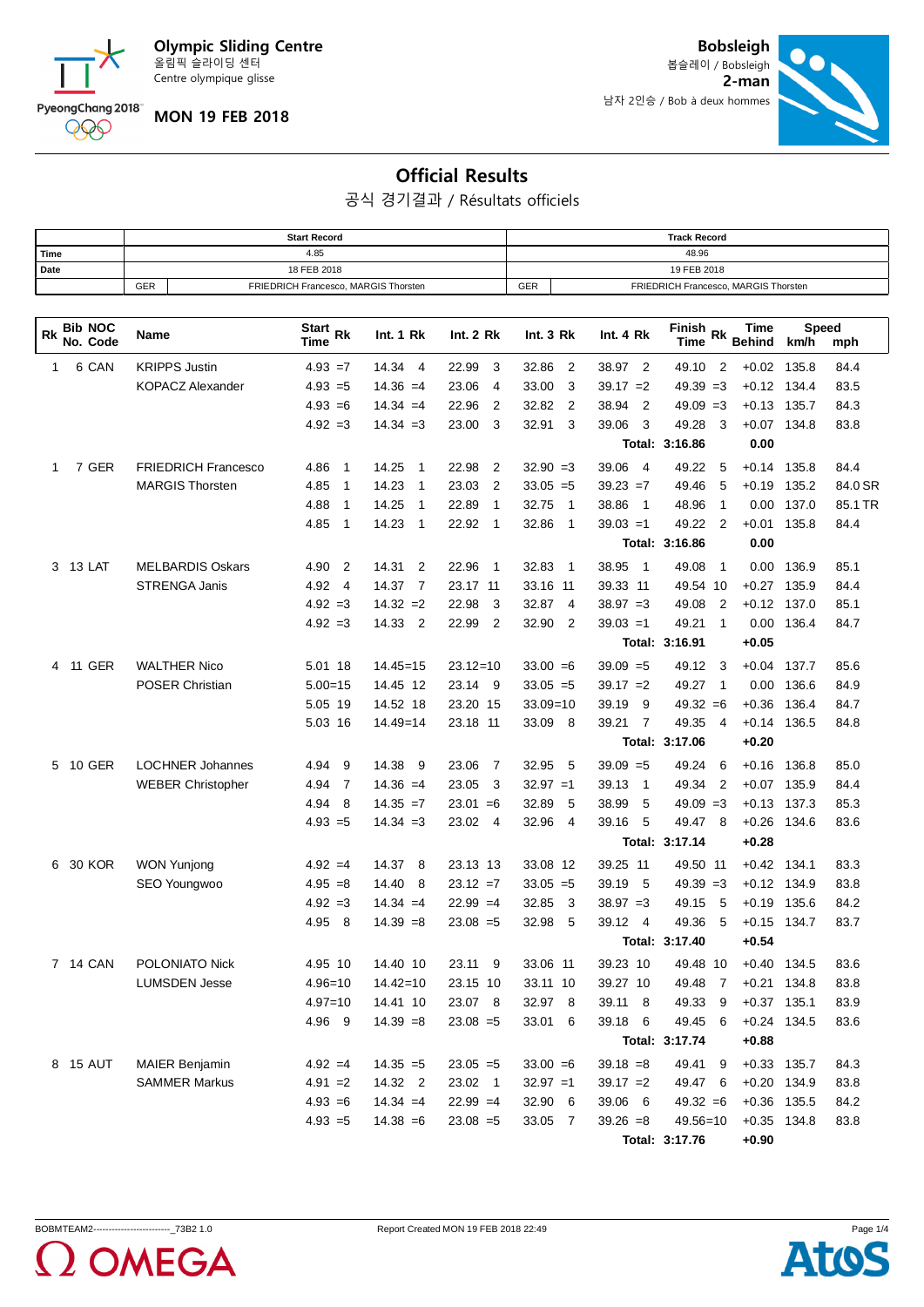**Olympic Sliding Centre** 올림픽 슬라이딩 센터 Centre olympique glisse



**MON 19 FEB 2018**

**Bobsleigh** 봅슬레이 / Bobsleigh

남자 2인승 / Bob à deux hommes



## **Official Results**

공식 경기결과 / Résultats officiels

| <b>Bib NOC</b><br>Rk<br>No. Code | <b>Name</b>               | <b>Start</b><br><b>Rk</b><br>Time | Int. 1 Rk    | <b>Int. 2 Rk</b>        | Int. $3 Rk$  | Int. 4 Rk               | Finish Rk<br><b>Time</b> | Time<br><b>Behind</b> | Speed<br>km/h | mph  |
|----------------------------------|---------------------------|-----------------------------------|--------------|-------------------------|--------------|-------------------------|--------------------------|-----------------------|---------------|------|
| 9 LAT<br>9                       | <b>KIBERMANIS Oskars</b>  | 4.91<br>3                         | 14.33<br>3   | 23.00<br>$\overline{4}$ | $32.90 = 3$  | 39.03<br>-3             | 49.21<br>$\overline{4}$  | $+0.13$               | 135.3         | 84.1 |
|                                  | <b>MIKNIS Matiss</b>      | $4.91 = 2$                        | 14.34<br>-3  | 23.08<br>6              | $33.06 = 8$  | 39.26<br>-9             | 49.57 12                 | $+0.30$               | 133.6         | 83.0 |
|                                  |                           | 4.90<br>$\overline{2}$            | $14.32 = 2$  | $23.01 = 6$             | 32.95 7      | 39.10<br>$\overline{7}$ | $49.32 = 6$              | $+0.36$               | 134.9         | 83.8 |
|                                  |                           | 4.90<br>$\overline{2}$            | $14.34 = 3$  | 23.13 9                 | $33.14 = 12$ | $39.36 = 13$            | 49.70 14                 | $+0.49$               | 133.6         | 83.0 |
|                                  |                           |                                   |              |                         |              |                         | Total: 3:17.80           | $+0.94$               |               |      |
| 8 CAN<br>10                      | <b>SPRING Christopher</b> | $4.97 = 13$                       | 14.42 12     | $23.12 = 10$            | 33.03<br>- 9 | $39.18 = 8$             | 49.38<br>-8              | $+0.30$               | 135.1         | 83.9 |
|                                  | <b>BROWN Lascelles</b>    | 4.98 13                           | $14.46 = 13$ | 23.22 14                | 33.20 15     | 39.37 14                | 49.58 13                 | $+0.31$               | 134.7         | 83.7 |
|                                  |                           | $5.03 = 16$                       | 14.51 17     | 23.23 17                | 33.17 17     | 39.34 16                | $49.56 = 13$             | $+0.60$               | 134.8         | 83.8 |
|                                  |                           | 5.06 17                           | 14.58 17     | 23.33 17                | 33.31 18     | 39.48=17                | 49.72 15                 | $+0.51$               | 134.5         | 83.6 |
|                                  |                           |                                   |              |                         |              |                         | Total: 3:18.24           | $+1.38$               |               |      |
| <b>12 SUI</b><br>11              | PETER Rico                | 5.03 19                           | 14.54 19     | $23.28 = 16$            | $33.27 = 16$ | $39.47 = 17$            | 49.72 16                 | $+0.64$               | 135.0         | 83.9 |
|                                  | <b>FRIEDLI Simon</b>      | 5.04 19                           | $14.53 = 17$ | 23.25 15                | 33.19 14     | 39.35 12                | 49.53<br>- 9             | $+0.26$               | 136.0         | 84.5 |
|                                  |                           | $5.03 = 16$                       | 14.50 16     | 23.21 16                | 33.15 15     | $39.31 = 12$            | 49.52 10                 | $+0.56$               | 135.8         | 84.4 |
|                                  |                           | $5.02 = 14$                       | $14.49 = 14$ | 23.19 12                | $33.13 = 10$ | 39.28 10                | 49.49<br>-9              | $+0.28$               | 135.6         | 84.2 |
|                                  |                           |                                   |              |                         |              |                         | Total: 3:18.26           | $+1.40$               |               |      |
| 2 GBR<br>12                      | <b>HALL Brad</b>          | $4.97 = 13$                       | 14.41 11     | 23.10 8                 | 33.01 8      | 39.16<br>$\overline{7}$ | -7<br>49.37              | $+0.29$               | 134.9         | 83.8 |
|                                  | <b>FEARON Joel</b>        | $4.96 = 10$                       | 14.41<br>- 9 | $23.12 = 7$             | $33.06 = 8$  | 39.22<br>- 6            | 49.50<br>8               | $+0.23$               | 134.3         | 83.4 |
|                                  |                           | 5.00 14                           | 14.48 14     | $23.24 = 18$            | 33.21 18     | 39.39 18                | $49.67 = 17$             | $+0.71$               | 134.3         | 83.4 |
|                                  |                           | $4.97 = 10$                       | $14.44 = 11$ | $23.20 = 13$            | 33.20 15     | $39.43 = 15$            | 49.80=16                 | $+0.59$               | 133.4         | 82.8 |
|                                  |                           |                                   |              |                         |              |                         | Total: 3:18.34           | $+1.48$               |               |      |
| <b>23 FRA</b><br>13              | <b>HEINRICH Romain</b>    | $4.99 = 16$                       | 14.50 18     | $23.28 = 16$            | $33.27 = 16$ | $39.47 = 17$            | 49.74 18                 | $+0.66$               | 134.2         | 83.4 |
|                                  | <b>HAUTERVILLE Dorian</b> | $5.01 = 17$                       | $14.53 = 17$ | $23.29 = 16$            | 33.26 16     | 39.46 16                | 49.73 18                 | $+0.46$               | 134.2         | 83.4 |
|                                  |                           | 5.04 18                           | 14.55 19     | $23.24 = 18$            | 33.16 16     | 39.32 14                | 49.55 12                 | $+0.59$               | 135.1         | 83.9 |
|                                  |                           | $5.02 = 14$                       | 14.52 16     | $23.20 = 13$            | 33.12 9      | $39.26 = 8$             | 49.46<br>-7              | $+0.25$               | 135.4         | 84.1 |
|                                  |                           |                                   |              |                         |              |                         | Total: 3:18.48           | $+1.62$               |               |      |
| 19 USA<br>14                     | <b>OLSEN Justin</b>       | $4.93 = 7$                        | $14.35 = 5$  | $23.05 = 5$             | 33.05 10     | 39.30 12                | 49.66 12                 | $+0.58$               | 134.1         | 83.3 |
|                                  | <b>WEINSTOCK Evan</b>     | $4.93 = 5$                        | $14.36 = 4$  | 23.07 5                 | 33.03<br>- 4 | $39.23 = 7$             | 49.55 11                 | $+0.28$               | 135.0         | 83.9 |
|                                  |                           | 4.95<br>9                         | 14.38 9      | 23.08<br>9              | 33.01<br>- 9 | 39.21 10                | 49.53 11                 | $+0.57$               | 135.0         | 83.9 |
|                                  |                           | 4.94<br>$\overline{7}$            | $14.38 = 6$  | 23.12 8                 | $33.13 = 10$ | $39.36 = 13$            | $49.80 = 16$             | $+0.59$               | 133.2         | 82.7 |
|                                  |                           |                                   |              |                         |              |                         | Total: 3:18.54           | $+1.68$               |               |      |
| 15 24 AUT                        | <b>TREICHL Markus</b>     | 4.99=16                           | 14.47 17     | 23.21 15                | 33.19 14     | 39.40 14                | 49.67 13                 | $+0.59$               | 135.5         | 84.2 |
|                                  | <b>WALCH Kilian</b>       | $5.00 = 15$                       | $14.48 = 15$ | 23.21 13                | 33.18 13     | 39.40 15                | 49.67 15                 | $+0.40$               | 135.4         | 84.1 |
|                                  |                           | 4.98 12                           | 14.45 13     | 23.16 12                | 33.11 12     | 39.30 11                | 49.56=13                 | $+0.60$ 135.4         |               | 84.1 |
|                                  |                           | 4.99 13                           | 14.48 13     | $23.20 = 13$            | 33.15 14     | 39.34 12                | 49.66 13                 |                       | $+0.45$ 134.7 | 83.7 |
|                                  |                           |                                   |              |                         |              |                         | Total: 3:18.56           | $+1.70$               |               |      |
| 16 17 SUI                        | <b>BRACHER Clemens</b>    | 4.98 15                           | 14.44 14     | 23.20 14                | 33.21 15     | 39.42 15                | 49.73 17                 | $+0.65$ 134.9         |               | 83.8 |
|                                  | <b>KUONEN Michael</b>     | 4.99 14                           | $14.48 = 15$ | $23.29 = 16$            | $33.35 = 18$ | 39.57 19                | 49.90 19                 | $+0.63$ 134.3         |               | 83.4 |
|                                  |                           | 4.99 13                           | 14.43 11     | 23.14 11                | 33.14 14     | 39.33 15                | 49.64 16                 | $+0.68$ 134.3         |               | 83.4 |
|                                  |                           | $4.97 = 10$                       | 14.42 10     | 23.15 10                | $33.14 = 12$ | 39.32 11                | $49.56 = 10$             | $+0.35$ 135.5         |               | 84.2 |
|                                  |                           |                                   |              |                         |              |                         | Total: 3:18.83           | $+1.97$               |               |      |
| 17 21 CZE                        | <b>DVORAK Dominik</b>     | $4.92 = 4$                        | $14.35 = 5$  | $23.12 = 10$            | 33.12 13     | 39.36 13                | 49.70 15                 | $+0.62$ 133.3         |               | 82.8 |
|                                  | <b>NOSEK Jakub</b>        | $4.95 = 8$                        | $14.42 = 10$ | 23.19 12                | 33.17 12     | 39.36 13                | 49.63 14                 |                       | $+0.36$ 134.3 | 83.4 |
|                                  |                           | $4.92 = 3$                        | $14.35 = 7$  | 23.09 10                | $33.09 = 10$ | $39.31 = 12$            | $49.67 = 17$             |                       | $+0.71$ 133.4 | 82.8 |
|                                  |                           | $4.97 = 10$                       | $14.44 = 11$ | 23.21 16                | 33.24 16     | $39.48 = 17$            | 49.86 19                 | $+0.65$ 133.1         |               | 82.7 |
|                                  |                           |                                   |              |                         |              |                         | Total: 3:18.86           | $+2.00$               |               |      |



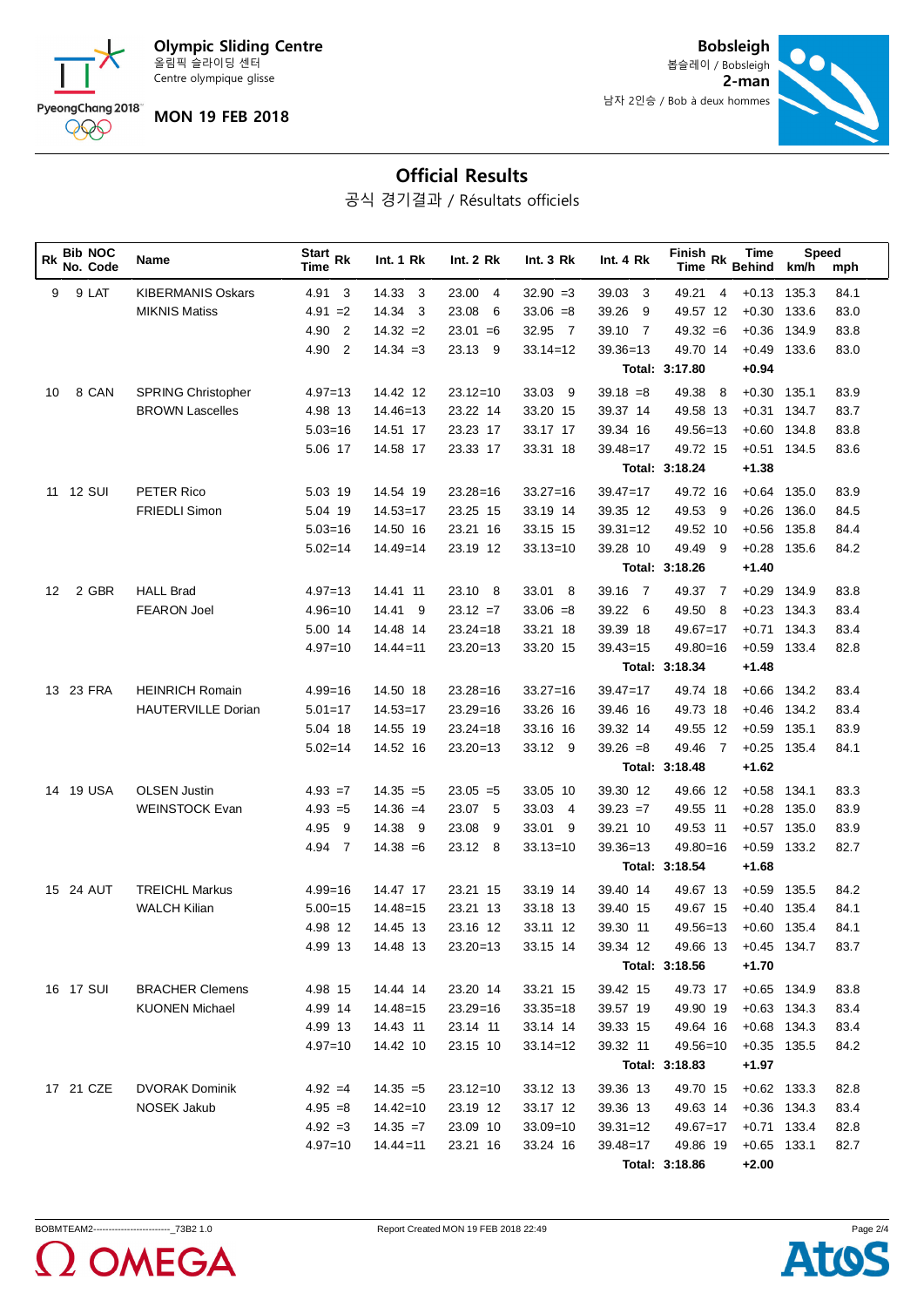**Olympic Sliding Centre** 올림픽 슬라이딩 센터 Centre olympique glisse



**MON 19 FEB 2018**

**2-man Bobsleigh** 봅슬레이 / Bobsleigh



## **Official Results**

공식 경기결과 / Résultats officiels

| Rk | <b>Bib NOC</b><br>No. Code | Name                         | Start $Rk$<br>Time | Int. 1 Rk    | Int. 2 Rk    | Int.3 Rk     | Int. 4 Rk    | Finish Rk<br>Time | Time<br><b>Behind</b> | Speed<br>km/h | mph  |
|----|----------------------------|------------------------------|--------------------|--------------|--------------|--------------|--------------|-------------------|-----------------------|---------------|------|
|    | 18 26 ROU                  | <b>TENTEA Mihai Cristian</b> | $5.08 = 22$        | 14.60 22     | 23.31 19     | $33.27 = 16$ | 39.43 16     | 49.69 14          | $+0.61$               | 133.7         | 83.1 |
|    |                            | DAROCZI Nicolae Ciprian      | $5.10 = 21$        | $14.63 = 20$ | 23.35 19     | 33.32 17     | $39.49 = 17$ | 49.72 17          | $+0.45$               | 134.7         | 83.7 |
|    |                            |                              | $5.13 = 26$        | 14.71 27     | 23.47 25     | $33.47 = 25$ | 39.66 26     | 49.93 25          | $+0.97$ 134.5         |               | 83.6 |
|    |                            |                              | $5.14 = 19$        | 14.66 19     | 23.35 18     | 33.29 17     | $39.43 = 15$ | 49.64 12          | $+0.43$ 134.8         |               | 83.8 |
|    |                            |                              |                    |              |              |              |              | Total: 3:18.98    | $+2.12$               |               |      |
|    | 25 MON<br>19               | RINALDI Rudy                 | 5.06 21            | 14.59 21     | 23.34 21     | $33.35 = 19$ | $39.55 = 19$ | 49.85 20          |                       | $+0.77$ 133.8 | 83.1 |
|    |                            | <b>VAIN Boris</b>            | 5.09 20            | $14.66 = 22$ | 23.41 21     | $33.35 = 18$ | $39.49 = 17$ | 49.69 16          | $+0.42$               | 134.9         | 83.8 |
|    |                            |                              | 5.08 20            | 14.64 21     | 23.37 21     | 33.30 20     | 39.45 19     | 49.68 19          |                       | $+0.72$ 135.0 | 83.9 |
|    |                            |                              | 5.09 18            | 14.65 18     | 23.42 19     | $33.38 = 19$ | 39.54 19     | $49.80 = 16$      | $+0.59$               | 134.7         | 83.7 |
|    |                            |                              |                    |              |              |              |              | Total: 3:19.02    | $+2.16$               |               |      |
| 20 | <b>18 OAR</b>              | <b>STULNEV Alexey</b>        | 5.09 24            | $14.61 = 23$ | $23.39 = 24$ | 33.37 22     | $39.55 = 19$ | 49.77 19          | $+0.69$               | 135.5         | 84.2 |
|    |                            | <b>KONDRATENKO Vasiliy</b>   | $5.13 = 27$        | 14.67 25     | 23.44 22     | 33.48 22     | $39.71 = 22$ | 49.99 20          |                       | $+0.72$ 134.7 | 83.7 |
|    |                            |                              | $5.12 = 24$        | 14.67 24     | 23.38 22     | $33.31 = 21$ | 39.50 20     | 49.74 20          |                       | $+0.78$ 135.4 | 84.1 |
|    |                            |                              | $5.14 = 19$        | 14.71 20     | 23.44 20     | $33.38 = 19$ | 39.60 20     | 49.87 20          | $+0.66$               | 134.8         | 83.8 |
|    |                            |                              |                    |              |              |              |              | Total: 3:19.37    | $+2.51$               |               |      |
|    | 16 USA<br>21               | <b>CUNNINGHAM Nick</b>       | $4.96 = 11$        | $14.45 = 15$ | 23.32 20     | 33.44 26     | 39.69 26     | 49.96 24          | $+0.88$               | 134.9         | 83.8 |
|    |                            | ABDUL-SABOOR Hakeem          | $5.01 = 17$        | 14.56 19     | 23.46 24     | $33.54 = 25$ | 39.79 26     | 50.11 24          | $+0.84$               | 134.4         | 83.5 |
|    |                            |                              | $4.97 = 10$        | 14.44 12     | 23.17 13     | 33.13 13     | 39.35 17     | 49.62 15          |                       | $+0.66$ 135.2 | 84.0 |
|    |                            |                              |                    |              |              |              |              | Total: 2:29.69    |                       |               |      |
| 22 | 3 AUS                      | <b>MATA Lucas</b>            | $5.10 = 25$        | $14.65 = 26$ | 23.43 26     | 33.39 23     | 39.60 23     | 49.88 22          |                       | $+0.80$ 134.8 | 83.8 |
|    |                            | <b>MARI David</b>            | $5.12 = 24$        | $14.66 = 22$ | 23.47 25     | 33.49 23     | 39.70 21     | 50.04 21          | $+0.77$               | 134.2         | 83.4 |
|    |                            |                              | 5.11 23            | 14.66 23     | 23.44 24     | 33.44 24     | 39.61 23     | 49.87 22          |                       | $+0.91$ 135.3 | 84.1 |
|    |                            |                              |                    |              |              |              |              | Total: 2:29.79    |                       |               |      |
|    | 29 CZE<br>23.              | VRBA Jan                     | $5.08 = 22$        | $14.61 = 23$ | 23.37 23     | $33.35 = 19$ | 39.58 22     | 49.93 23          |                       | $+0.85$ 133.2 | 82.7 |
|    |                            | <b>HAVLIN Jakub</b>          | $5.10 = 21$        | $14.63 = 20$ | 23.38 20     | 33.40 20     | 39.65 20     | 50.07 22          | $+0.80$               | 132.6         | 82.4 |
|    |                            |                              | 5.09 21            | 14.61 20     | 23.32 20     | 33.29 19     | 39.51 21     | 49.86 21          |                       | $+0.90$ 133.3 | 82.8 |
|    |                            |                              |                    |              |              |              |              | Total: 2:29.86    |                       |               |      |
|    | 24 22 POL                  | <b>LUTY Mateusz</b>          | 5.05 20            | 14.58 20     | 23.36 22     | $33.35 = 19$ | $39.55 = 19$ | 49.87 21          |                       | $+0.79$ 133.2 | 82.7 |
|    |                            | <b>TYLKOWSKI Krzysztof</b>   | $5.13 = 27$        | $14.71 = 28$ | $23.52 = 26$ | $33.54 = 25$ | $39.76 = 24$ | 50.10 23          |                       | $+0.83$ 133.2 | 82.7 |
|    |                            |                              | 5.15 29            | 14.74 28     | 23.49=26     | $33.47 = 25$ | 39.65 25     | 49.92 24          |                       | $+0.96$ 134.2 | 83.4 |
|    |                            |                              |                    |              |              |              |              | Total: 2:29.89    |                       |               |      |
|    | <b>20 USA</b><br>25        | <b>BASCUE Codie</b>          | $4.96 = 11$        | 14.43 13     | 23.29 18     | 33.40 24     | 39.65 24     | 50.03 25          | $+0.95$               | 134.0         | 83.3 |
|    |                            | Mc GUFFIE Samuel             | 4.97 12            | $14.46 = 13$ | 23.33 18     | 33.43 21     | $39.71 = 22$ | 50.16 25          |                       | $+0.89$ 133.4 | 82.8 |
|    |                            |                              | 5.01 15            | 14.49 15     | 23.19 14     | $33.31 = 21$ | 39.56 22     | 49.90 23          |                       | $+0.94$ 134.4 | 83.5 |
|    |                            |                              |                    |              |              |              |              | Total: 2:30.09    |                       |               |      |
|    | 26 27 CHN                  | LI Chunjian                  | $5.10 = 25$        | $14.65 = 26$ | $23.51 = 27$ | 33.58 27     | 39.82 27     | 50.13 26          |                       | $+1.05$ 134.4 | 83.5 |
|    |                            | <b>WANG Sidong</b>           | $5.12 = 24$        | 14.68 26     | $23.52 = 26$ | 33.57 27     | $39.84 = 27$ | 50.21 27          | $+0.94$ 133.8         |               | 83.1 |
|    |                            |                              | $5.12 = 24$        | 14.70 26     | 23.53 28     | 33.59 28     | $39.84 = 27$ | 50.15 27          |                       | $+1.19$ 134.3 | 83.4 |
|    |                            |                              |                    |              |              |              |              | Total: 2:30.49    |                       |               |      |
| 27 | 1 BRA                      | <b>BINDILATTI Edson</b>      | $5.10 = 25$        | $14.61 = 23$ | $23.39 = 24$ | 33.43 25     | 39.67 25     | 50.14 27          | $+1.06$ 132.2         |               | 82.1 |
|    |                            | <b>MARTINS Edson Ricardo</b> | $5.12 = 24$        | 14.66=22     | 23.45 23     | 33.50 24     | $39.76 = 24$ | 50.22 28          |                       | $+0.95$ 132.3 | 82.2 |
|    |                            |                              | $5.13 = 26$        | 14.68 25     | $23.49 = 26$ | 33.54 27     | $39.84 = 27$ | 50.35 29          | +1.39 131.6           |               | 81.7 |
|    |                            |                              |                    |              |              |              |              | Total: 2:30.71    |                       |               |      |